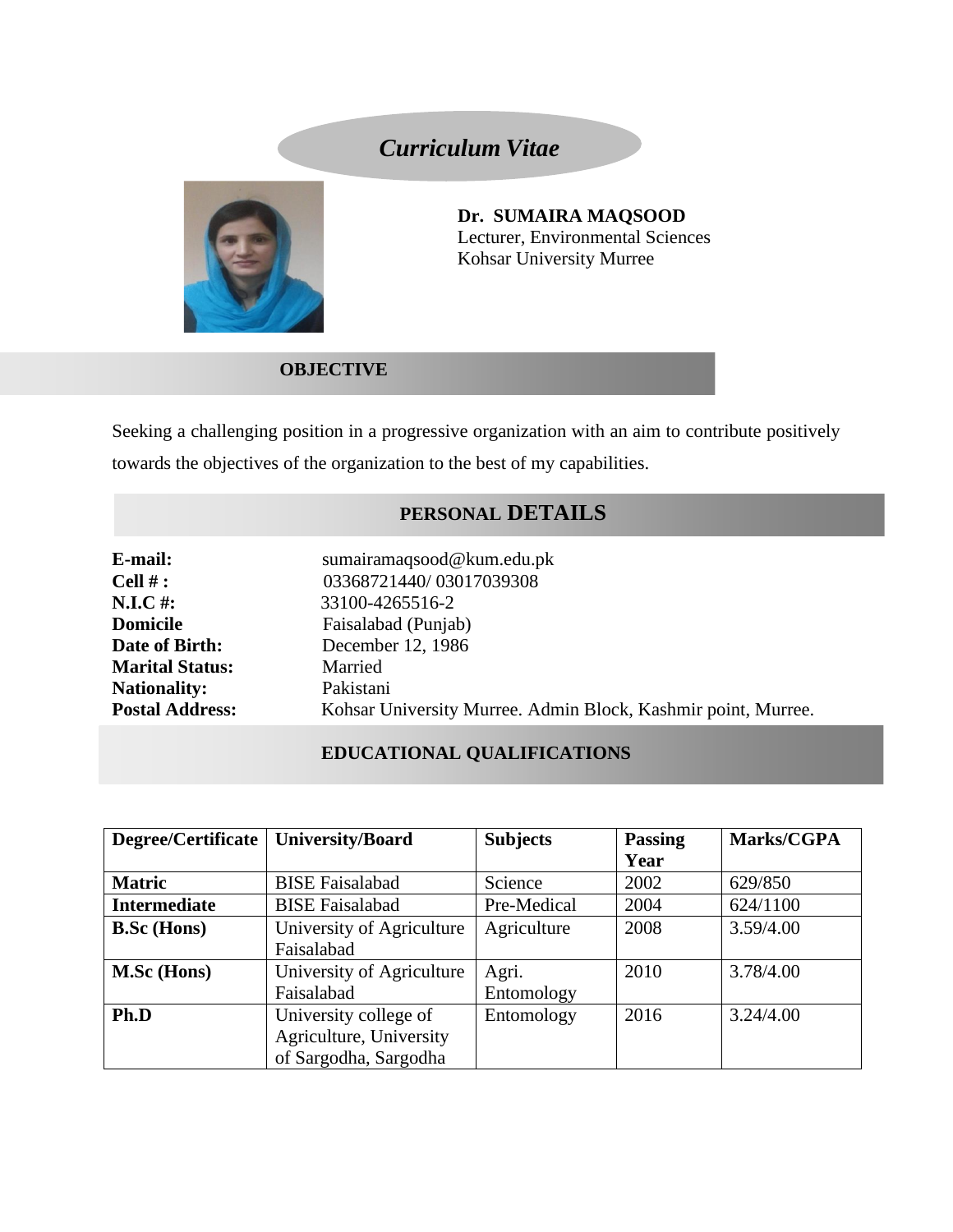#### **Ph. D**

#### **THESIS RESEARCH**

**Title:** "Seasonal Distribution and Bio-rational management of *Spodoptera litura* F. (Lepidoptera: Noctuidae) on *Brassica oleracea* L."

**Department:** Department of Entomology, University college of Agriculture,

University of Sargodha, Sargodha.

**Supervisor:** Prof. Dr. Muhammad Afzal

#### **M.Sc (Hons)**

**Title**: "Comparative Toxicity of Some Insecticides to Army Worm (*Spodoptera litura* L.) in Laboratory."

**Department:** Department of Entomology, University of Agriculture, Faisalabad.

**Supervisor:** Dr. M. Altaf Sabri

### **PUBLICATIONS**

- 1. Ahmad J. N. R. Mushtaq, S. J. N. Ahmad, M. A. Malik, M. Manzoor, M. Tahir, Z Aslam, **S. Maqsood,** I. Ahuja and A. M. Bones (2020). "Sub-lethal Dose Reponses of Native Polyhydroviruses and Spinosad for Economical and Sustainable Management of *Spodoptera litura* in Pakistan". Pak. J. Zool. 52(3): 989-999.
- 2. Qayyum M. A., M. A. Saleem, S. Saeed, W. Wakil, M. Ishtiaq, W. Ashraf, N. Ahmed, M. Ali, R. M. Ikram, M. Yasin, **S. Maqsood**, S. Kiran, M. F. Qaiser, R. A. Ayaz, M. Z. Nawaz, A. D. Abid, K. A. Khan, S. A. Alamri. 2020. "Integration of entomopathogenic fungi and eco-friendly insecticides for management of red palm weevil, Rhynchophorus ferrugineus (Olivier)". Soudi J. Biolo. Sci. 27(7): 1811–1817.
- 3. Ahmad J. N.<sup>1\*</sup>, T. Sharif<sup>3</sup>, S. J.N. Ahmad<sup>2</sup>, S. Maqsood<sup>4</sup> and F. Zafar<sup>3</sup> (2019). "Molecular Identification and Characterization of Fruit Flies of Genus Bactrocera (Diptera: Tephritidae) in Pakistan". Pak. J. Zool. 51(6): 2275-2280.
- 4. Alam  $A<sup>1</sup>$ , S. Shaheen<sup>1</sup>, M. Ashfaq<sup>2\*</sup>, M. Ali<sup>2</sup>, J. Iqbal Watto<sup>3</sup>, M. A. Anjum<sup>1</sup>, F. Khan1, **S. Maqsood**<sup>1</sup> and M. Sajjad<sup>4</sup>. (2019). "Microbial Examination of Mould and Yeast in Fruit Juices" Pak. J. Agri. Sci., 56(3): 715-721.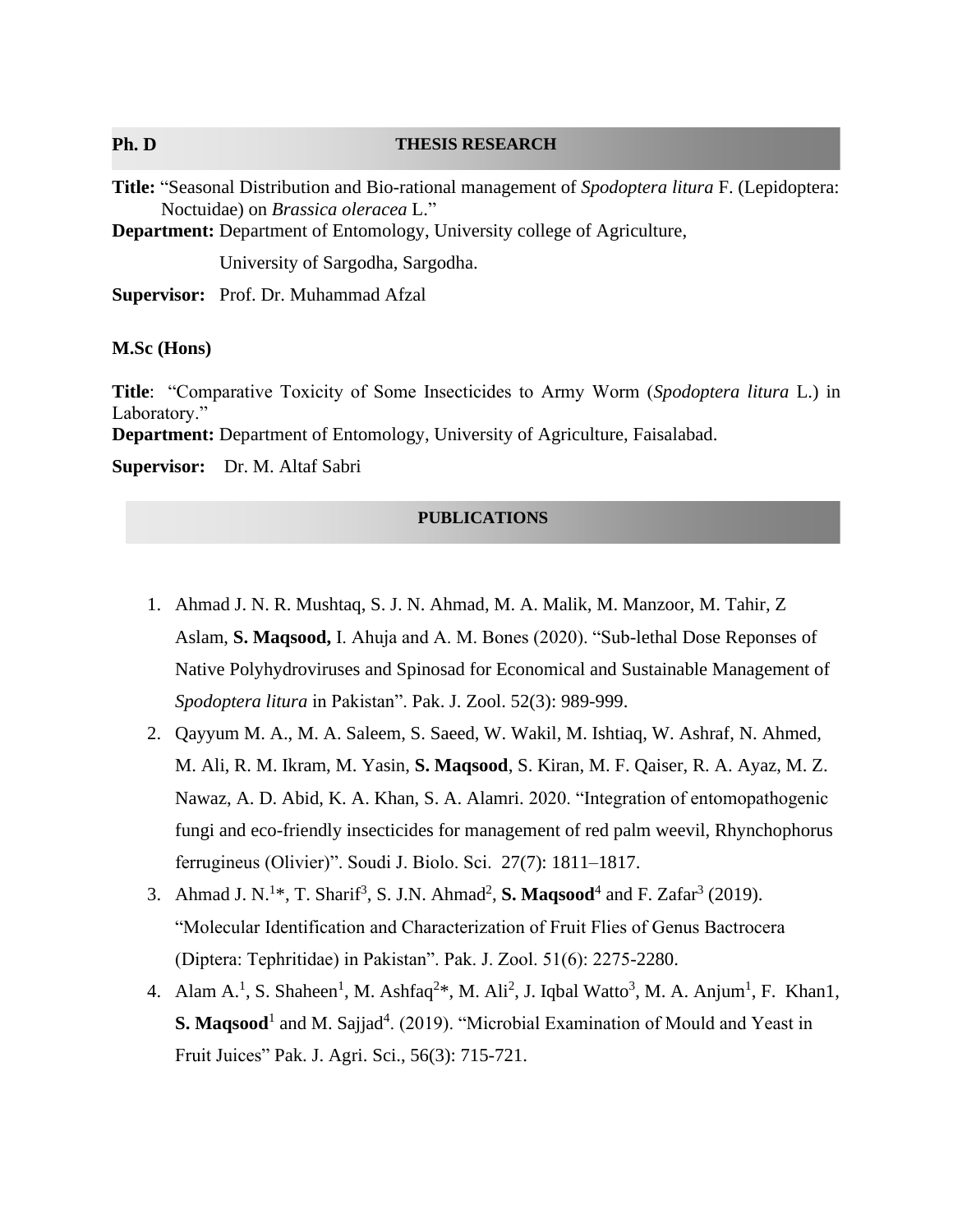- 5. \*Maqsood, S.<sup>1</sup>, M. Afzal<sup>2</sup>, M. S. Haider<sup>1</sup>, H. A. A. Khan<sup>1</sup>, M. Ali<sup>1</sup>, M. Ashfaq<sup>1</sup>, M. A. Aqueel<sup>2</sup> and M. I. Ullah<sup>2</sup>. (2019) "Effectiveness of nuclear polyhedrosis virus and *bacillus thuringiensis* alone and in combination against *Spodoptera litura* F." Pak. J. Zool. 51(2): 631-641.
- 6. Jam, A., M. Jafir, M. Wajid, **S. Maqsood** and S. J. N. Ahmad. 2019. Molecular identification and Sequence analysis of dusky cotton bug, *Oxycarenus hyalinipennis* (Hemiptera:Lygaiedae) Infesting cotton field in Pakistan. Pak. J. Zool.51(2): 1-4.
- 7. Mirza, A. Q., M. A. Saleem, M. Tayyab, **S. Maqsood**, M. Ali and M. Amin. 2019. Effect of sub-lethal doses of *Beauveria bassiana* and Nitenpyram on the development of red palm weevil, *Rhynchophorus ferrugineus* (Olivier). Pak.J. Zool. 51(2): 559-565.
- 8. **\*Maqsood, S.,** M. S. Haider, M. Ali, M. Ashfaq, H. A. A. Khan, M. Ahmad, M. B. Chattha. (2018) "Synergetic interaction of *Beauveria bassiana* and *Bacillus thuringiensis* for the control of *Spodoptera litura* (F.)" International congress on Agriculture and Animal Sciences (ICAGAS) Alanya, Turkey.
- 9. Ahmad, J., R. Mushtaq, S. Ahmad, **S. Maqsood**, I. Ahuja and A. Bones. 2018. Molecular Identification and Pathological characteristics of native isolated NPV against *Spodoptera litura* (Fabricius) in Pakistan. Pak. J. Zool. 50(6): 2229- 2237.
- 10. **Maqsood, S**., M. Afzal, M. A. Aqueel, W. Wakil and H. A. A. Khan. 2018. Comparative Evaluation of Selected Biorational Insecticides against *Spodoptera litura*  (Fabricius) on Cauliflower. Pak. J. Zool. 50(5): 1645-1652.
- 11. Khan, H. A. A., W. Akram, S. Lee, S. Manzoor, S. R. Ayub, K. U. Rehman, S. W. Ali, M. B. Chattha and **S. Maqsood**. 2018. Monitoring Susceptibility to Spinosad inThree Major Stored-Product Insect Species from Punjab, Pakistan. Pak. J. Zool. 50(4): 1355- 1360.
- 12. Arshad, M., S. Ahmad, M. Sufyan, Z. Abdin and **S. Maqsood**. 2018. Population Dynamics of Aphids and their Natural Enemies Associated with Strip-Intercropping in Wheat Crop. Pak. J. Zool. 50(4): 1225-1230.
- 13. **Maqsood, S**., M. Afzal, M. A. Aqueel, A. B. M. Raza, W. Wakil and M. H. Babar. 2017. Efficacy of NPV and Flubendiamide alone and in combination against *Spodoptera litura* F. Pak. J. Zool. 49(5): 1783-1788.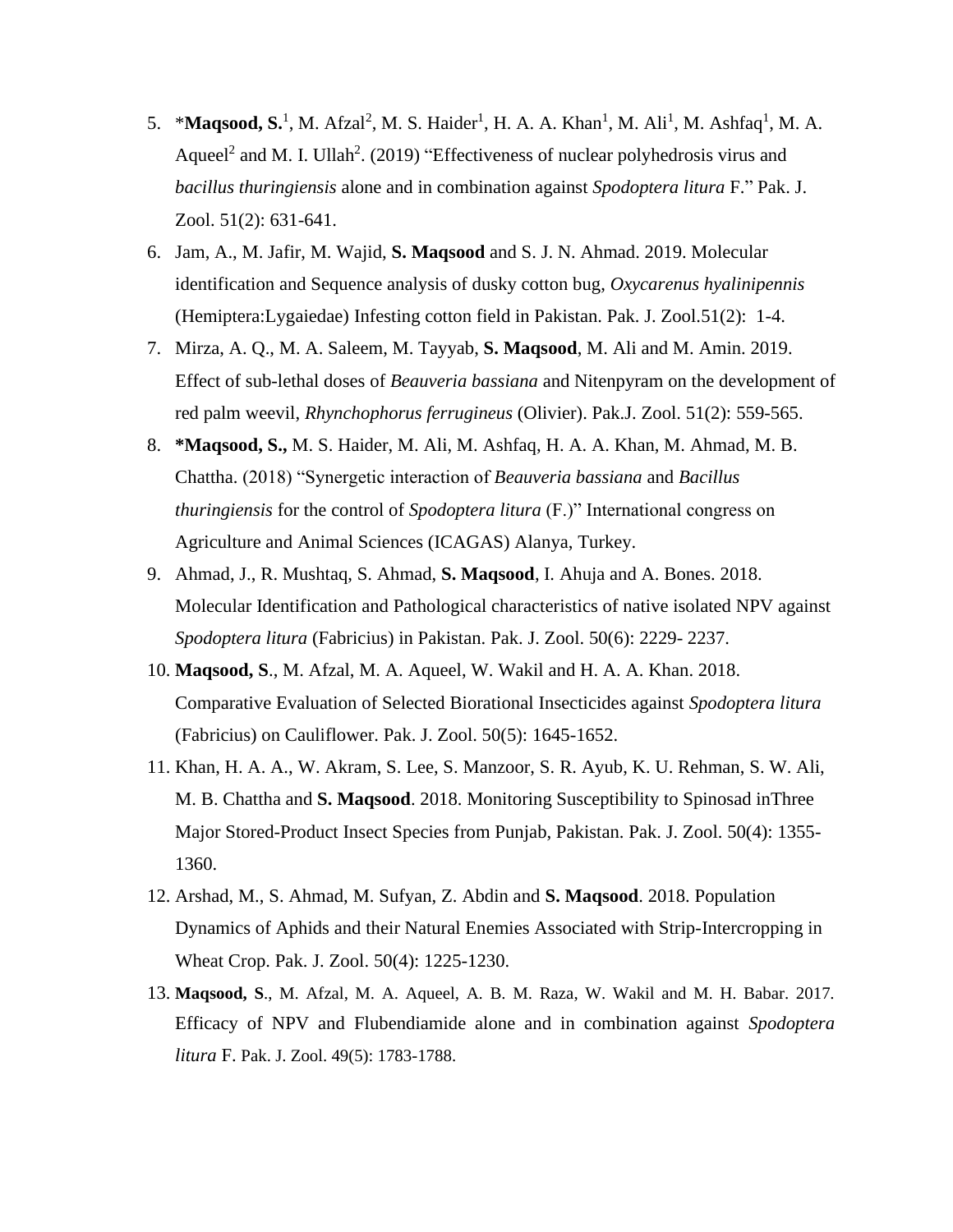- 14. Akhtar, Z, R., A. A. Anjum, M. Ahmad, M. Majid, W. Ahmad, **S. Maqsood**, A. Noreen and Easha. 2017. Efficacy of imidacloprid against jassid in sprayed transgenic and non-transgenic cotton. Inter. J. Entomol. Research. 2(5): 05-09.
- 15. Akhtar, Z, R., S. Rehman, F. Ali, A. A. Anjum, M. Ahmad, U. Irshad, **S. Maqsood**, A. Khalid, A. Noreen and Easha. 2017. Resistance evaluation in Jassids against Imidacloprid on Egg Plant under laboratory conditions. Inter. J. Entomol. Research. 2(5): 27-29.
- 16. **Maqsood, S**., M. A. Sabri, A. Ali, M. Abbas and A. Aziz. 2017. Comparative toxicity of some insecticides against Armyworm (*Spodoptera litura* L.) under lab condition. J. Entomol Zool. Studies. 5(1): 770-773.
- 17. **Maqsood, S**., M. Afzal, A. Aqueel, A. B. M. Raza and W. Wakil. 2016. Influence of weather factors on population dynamics of armyworm, *Spodoptera litura* F. on cauliflower, *Brassica oleracea* in Punjab. Pak. J. Zool. 48(5): 1311-1315.
- 18. Safdar, H., N. Javed, S. A. Khan, **S. Maqsood** and K. Javaid. 2015. Evaluation of Entomopathogenic nematodes against Armyworm (*Spodoptera Litura* F.) Proceeding of 5th international/  $10<sup>th</sup>$  national conference of Pakistan. Phytopathological society on "Crop" protection and sustainable agriculture". P. 123.

#### **RESEARCH PROJECTS**

- Rearing of Silkworm and the collection of Cocoons under Laboratory conditions as a volunteer within The Institute of Agricultural Sciences, University of Punjab, Lahore during the period of  $15<sup>th</sup>$  February 2018 to 10th April 2018.
- Completed a research program funded by Higher Education Commission entitled "Genetics and mechanism of Permethrin resistance in house flies from Punjab, Pakistan".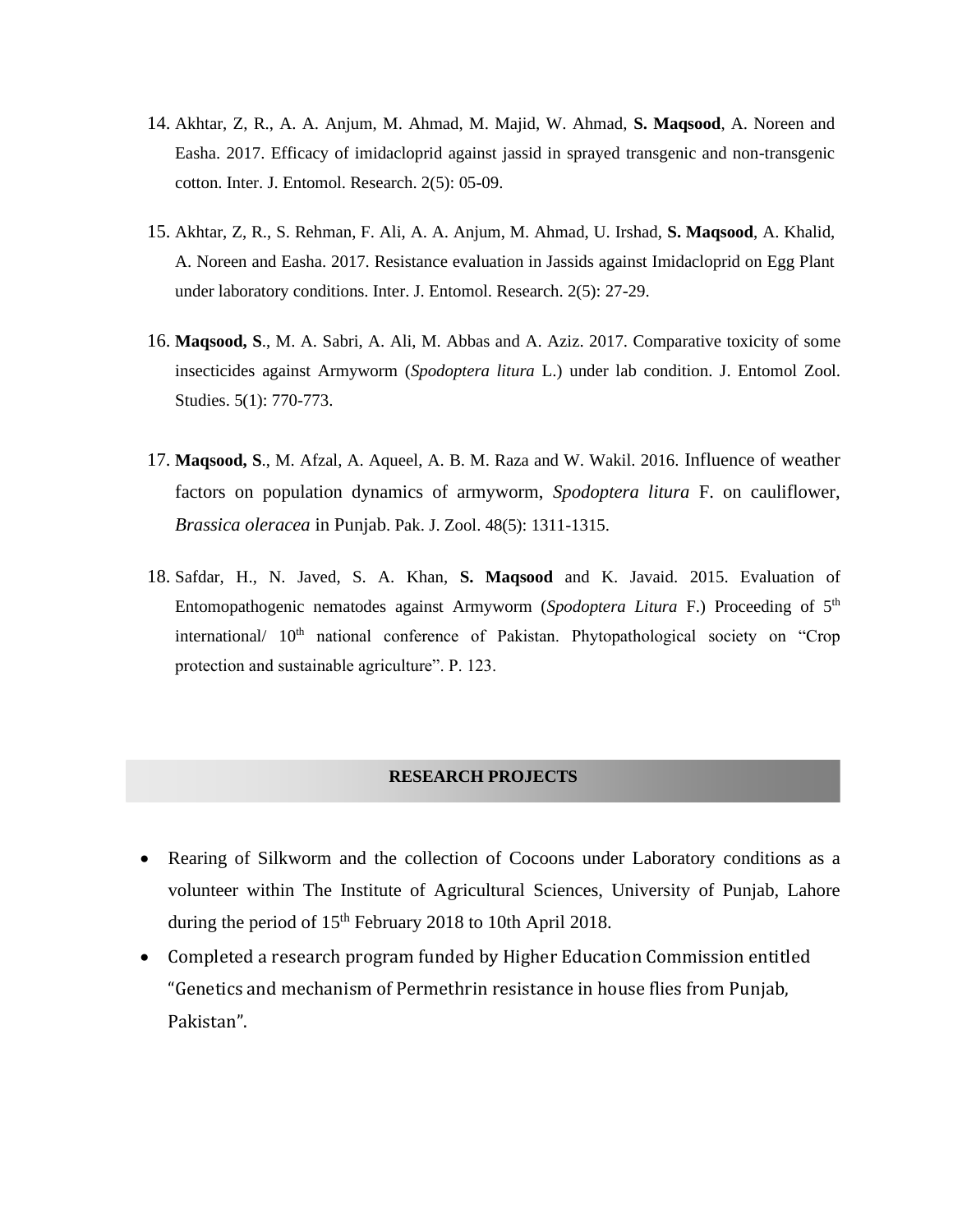### **CONFERENCES**

**1.** 13th December 2018.

I have presented an oral and power point research paper at the  $6<sup>th</sup>$  international Conference on Biological and Computational Sciences (C-BICS 2018), Department of Bioinformatics and Biosciences Faculty of Health and Life Sciences, Capital university of Science and technology, Islamabad.

2. 05th-07<sup>th</sup> December 2018.

I have presented an oral and power point research paper at the  $2<sup>nd</sup>$  national Conference on Plant Sciences (ICPS-2018), Department of Botany, GC University, Lahore.

**3.** 13th -15th November 2018.

I have presented an oral and power point research paper at the  $2<sup>nd</sup>$  national Conference on Bioactivity of Phytochemical (2nd NCBP 2018), Institute of Molecular Biology and Biotechnology (IMBB)/ Center for research in Molecular Medicine (CRiMM), The University of Lahore, Lahore.

**4.** 07th -09th November 2018.

I have presented an oral and power point research paper at the International Congress on Agriculture and Animal Sciences (ICAGAS), Alanya/ Turkey.

5.  $29^{\text{th}} - 31^{\text{st}}$  August 2018.

I have presented an oral and power point research paper at the 1<sup>st</sup> national Conference to an audience on Medicinal Plant Research (1<sup>st</sup> NCMPR 2018), Department of Chemistry, Karakoram International University, Gilgit.

**6.** 09<sup>th</sup>-11<sup>th</sup> August 2018.

I have presented an oral and power point research paper at the  $2<sup>nd</sup>$  national Conference to an audience of 300 participants on emerging trends in Bioinfomatics and Biosciences, Department of Bioinformatics, Hazara University Mansehra.

## **WORKSHOPS AND TRAININGS**

| Participate in one day workshop on "Managing Workplace Challenges and February 16,<br>Issues of Harassment" by Human Resource Development center at Institute of 2019. |  |
|------------------------------------------------------------------------------------------------------------------------------------------------------------------------|--|
|                                                                                                                                                                        |  |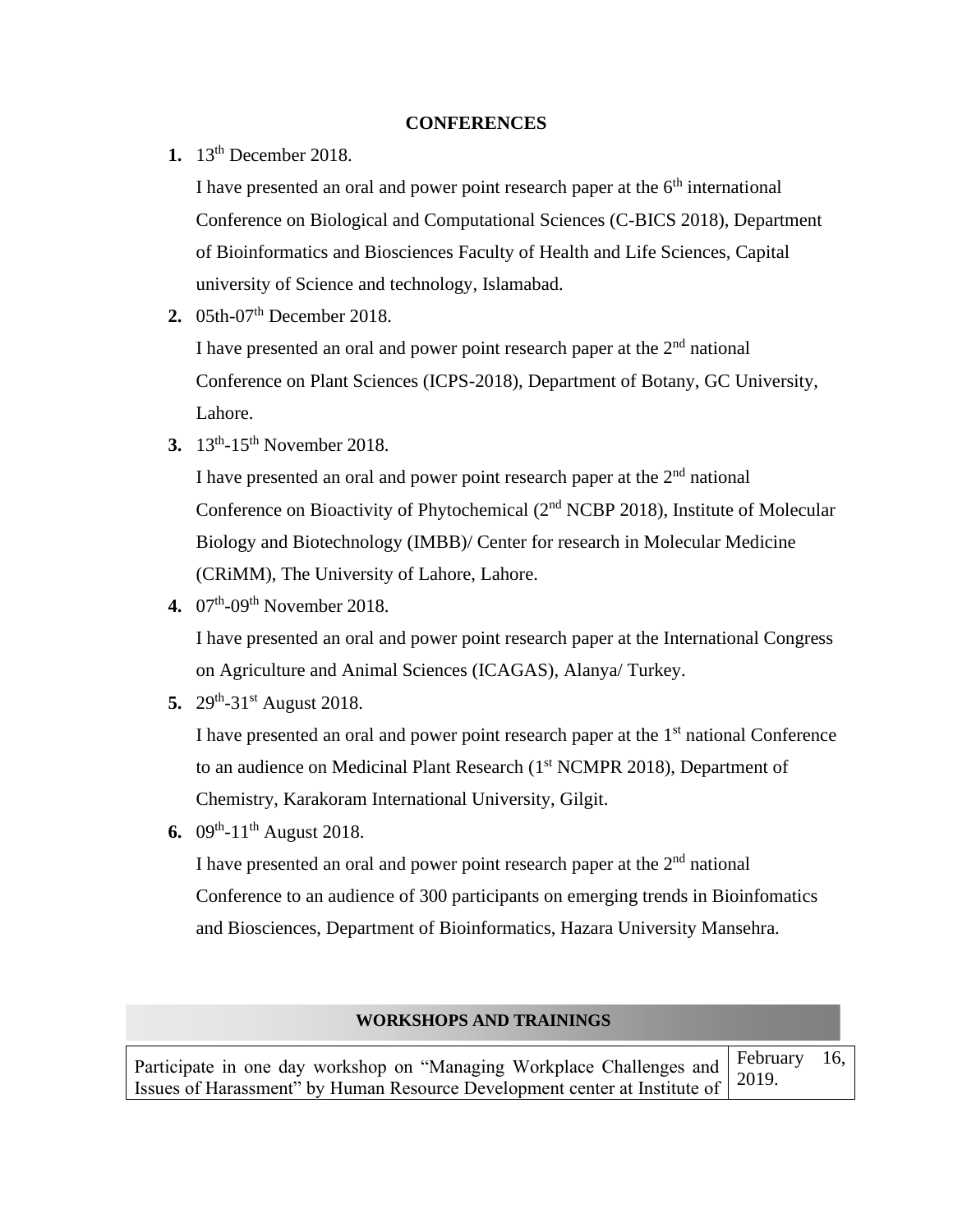| Administrative Science, University of the Punjab, Lahore.                                                                                                                                                                                                                                                                                                                                                          |                               |
|--------------------------------------------------------------------------------------------------------------------------------------------------------------------------------------------------------------------------------------------------------------------------------------------------------------------------------------------------------------------------------------------------------------------|-------------------------------|
| Participate in training course on "Introductory Beekeeping Training course<br>for Beginners by Honeybee Research Institute (HBRI) National Agricultural<br>research center (NARC) Islamabad.                                                                                                                                                                                                                       | $29-$<br>January<br>31, 2019. |
| Participate in One day National Beekeeping Consultative Workshop on<br>"Climate Resilient Adaptations and Livelihood Improvement Interventions<br>for Expansion of Quality Honey Production in the Country" by Honeybee<br>Research Institute (HBRI) National Agriculture Research Center (NARC)<br>Islamabad in Collaboration with HI-AWARE Project, CEWRI NARC.                                                  | September 27,<br>2018         |
| Attend the seminar on "Significance of Bioinformatics in Agricultural and<br>Biological Sciences" by Dr. Muhammad Shafiq Assistant Professor, Institute<br>of Agricultural Sciences, University of the Punjab, Lahore.                                                                                                                                                                                             | September 10,<br>2018         |
| Participate in Faculty Development orientation program conducted by Human<br>Resource Development Center at Institute of administrative Sciences,<br>University of Punjab Lahore                                                                                                                                                                                                                                   | September<br>4-7, 2018        |
| Participate in training workshop on "Financial Management of Projects" at<br>AKHNCRD National Center for Rural Development, Park road, Chak<br>Shahzad, Islamabad.                                                                                                                                                                                                                                                 | $1-3,$<br>August<br>2018      |
| Participate in Seminar on "Future Outlook and Challenges for the Sustainable<br>Management of Insect pests progress and Prospects" by Dr. Shahbaz Ahmad<br>(Assistant Professor Entomology, IAGS), Dr. Muhammad Ali (Assistant<br>Professor Entomology, IAGS), Dr. H.Azhar Ali Khan (Assistant Professor<br>Entomology, IAGS) and Dr. Sumaira Maqsood (Assistant Professor<br>Entomology, IAGS) on $2nd$ May 2018. | May 02, 2018                  |
| Participate in International Seminar on "Floriculture Industry and Business<br>opportunities in Pakistan by Mr. Fiaz Husain Ferdosi, IAGS, University of<br>Punjab, Lahore.                                                                                                                                                                                                                                        | April<br>06,<br>2018          |
| Participate in one day national seminar on "Kitchen Gardening and Seed<br>Distribution" by Institute of Agricultural Sciences, University of the Punjab,<br>Lahore.                                                                                                                                                                                                                                                | September 21,<br>2017         |
| Participating in international seminar on "Prospects of Agricultural Research<br>(Current and Future)                                                                                                                                                                                                                                                                                                              | 23,<br>August<br>2017         |
| Participated in Training workshop "SPS Compliance through the Fresh<br>Produce Supply Chain" organized by CABI.                                                                                                                                                                                                                                                                                                    | $3-4,$<br>August<br>2016      |
| Participated in One day workshop on "Scientific Writing and Plagiarism",<br>organized by Office of the Senior Tutor and Career Development Center<br>(C.D.C) University of Agriculture, Faisalabad.                                                                                                                                                                                                                | May 28, 2013                  |
| Participated in One day Training workshop on "Rearing & Bioassay<br>Techniques for Armyworm" organized by Department of Agri. Entomology,                                                                                                                                                                                                                                                                          | February<br>24,<br>2012       |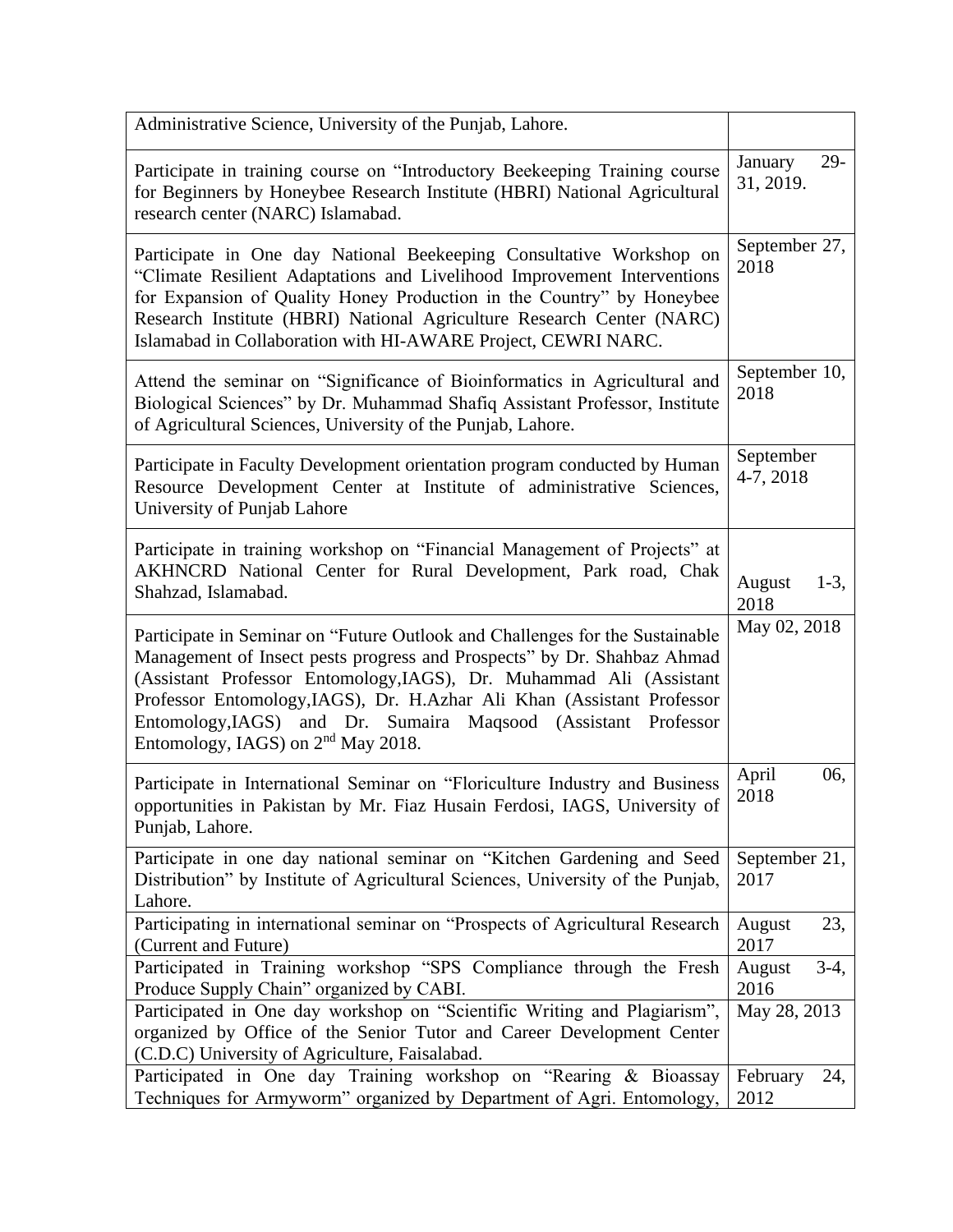| University of Agriculture, Faisalabad.                                                                                                                                                                                                                                                                                                 |                                                                                                                |
|----------------------------------------------------------------------------------------------------------------------------------------------------------------------------------------------------------------------------------------------------------------------------------------------------------------------------------------|----------------------------------------------------------------------------------------------------------------|
| Participated in Training Workshop on "Termite management for Stakeholders"<br>as community service" organized by Department of Agri. Entomology,<br>Faculty of Agriculture, University of Agriculture, Faisalabad                                                                                                                      | April<br>$25-26$ ,<br>2012 (session-<br>I)<br>$28-30,$<br>May<br>$2012$ (II)<br>June<br>$21-23,$<br>2012 (III) |
| Participated in One day Workshop on "Biological Management of Root Knot"<br>Nematodes on Vegetables" organized by PARB & Plant Pathology<br>Department UAF.<br>Participated in Training workshop on "Identification of Plant pathogenic<br>fungi" organized by Department of Plant Pathology, University of<br>Agriculture Faisalabad. | October<br>10,<br>2012<br>February, 08-<br>09,2011                                                             |
| Participated in Training workshop on "Identification and demonstration of<br>plant parasitic and beneficial nematodes" held at Department of Plant<br>Pathology, University of Agriculture Faisalabad.                                                                                                                                 | February, 10-<br>11, 2011                                                                                      |
| Participated in Training Workshop on "Integrated Management of Wheat<br>with Special reference to post harvest losses" organized by Department of<br>Agri. Entomology, University of Agriculture, Faisalabad.                                                                                                                          | March 26 to<br>April<br>07,<br>2007                                                                            |

## **WORK EXPERIENCE**

- Two years' experience of curriculum development as committee member Under NAVTACC, Islamabad.
- Five years teaching experience as Assistant Professor (IPFP) at The Faculty of Agricultural Sciences, University of the Punjab, Lahore from 2017 to to-date.
- Seven years teaching experience as Lecturer at ILM (Institute of leadership and Management), Faisalabad from 2010 to 2017.
- Sixteen weeks Internship Experience at the Department of Entomology, Ayub Agricultural Research Institute, Faisalabad (AARI).
- Seven months Project experience at The Department of Entomology, University of Agriculture, Faisalabad (UAF).
- One-year National Internship Program.
- Six months Youth Internship Program.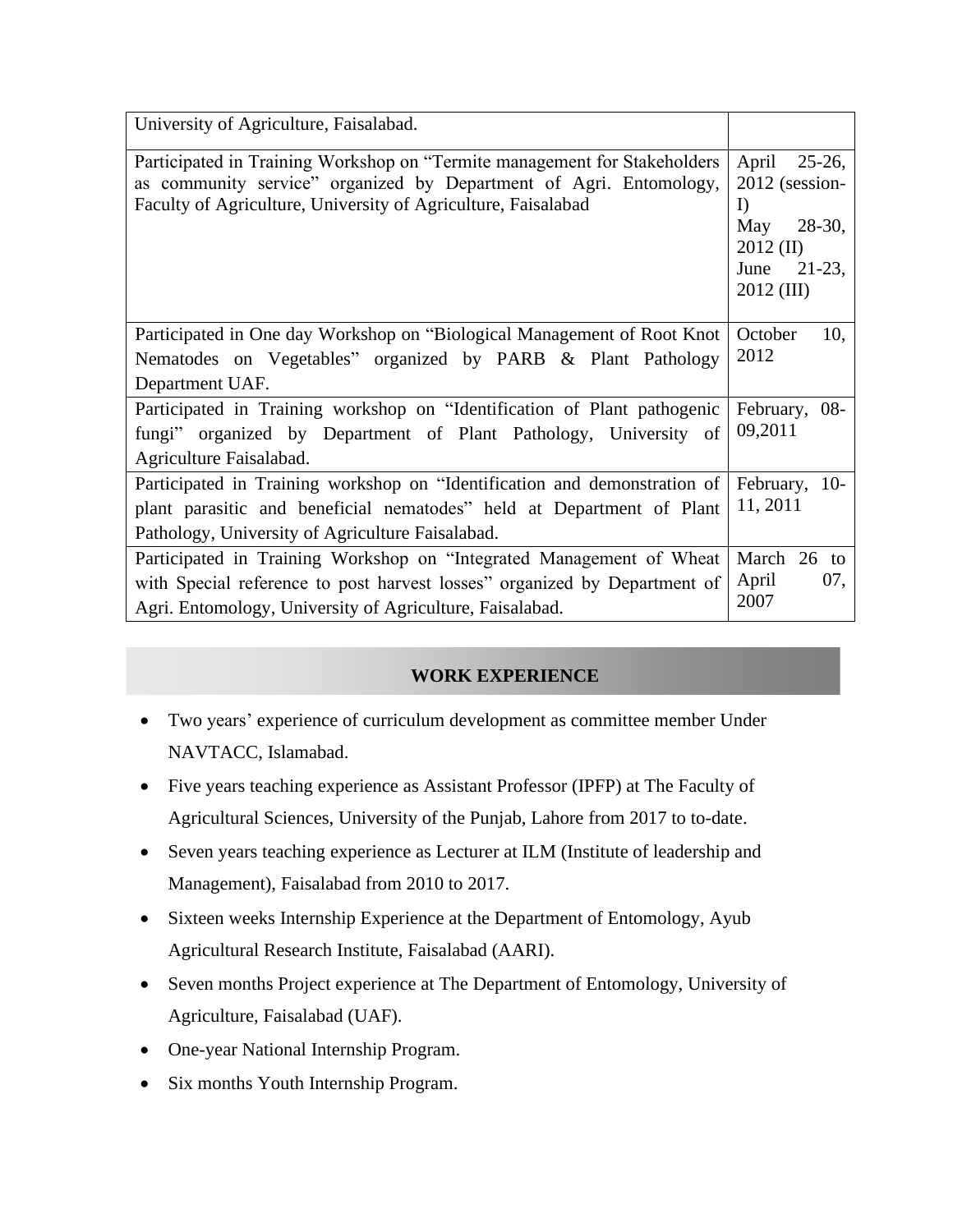• An excellent experience of Bee-Keeping.

## **MEMBERSHIP OF SOCIETIES**

• Young Entomological Society (UAF).

## **SKILLS**

- I am fully proficient and extremely competent in the use the Microsoft Office suite, in effectively presenting research findings. I am capable of using online resources in gathering appropriate information for research and investigation.
- Interpersonal, relationship-building and networking skills
- Time management skills.
- Team work skills and the ability to lead and motivate others
- A practical, flexible and innovative approach to work.

## **Testomonials /References**

1. Prof. Dr. Muhammad Afzal

 Dean, Faculty of Agriculture, University of Sargodha, Sargodha [chafzal64@yahoo.com](mailto:chafzal64@yahoo.com) 0300-7634963

2. Dr. Anjum Aqeel Assistant Professor University college of Agriculture, University of Sargodha [Anjum\\_ento@uos.edu.pk](mailto:Anjum_ento@uos.edu.pk) 03216558783

## **Hobbies and Interest**

I have three beautiful children and as well as being fully committed to my chosen occupation I thoroughly enjoy and relish spending quality time with my husband and children. Activities